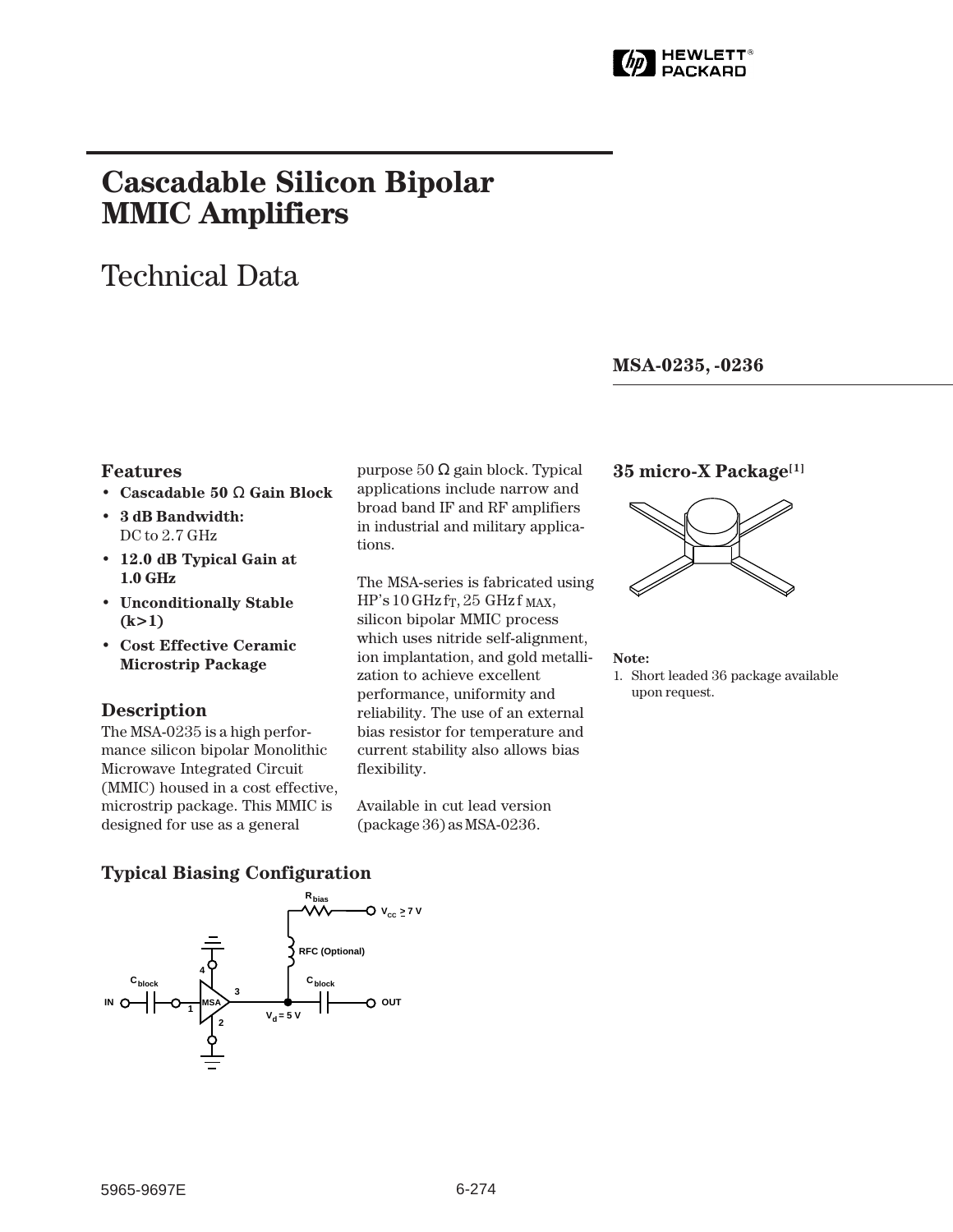#### **MSA-0235, -0236 Absolute Maximum Ratings**

| <b>Parameter</b>                   | <b>Absolute Maximum</b> <sup>[1]</sup> |  |  |  |  |
|------------------------------------|----------------------------------------|--|--|--|--|
| Device Current                     | 60 mA                                  |  |  |  |  |
| Power Dissipation <sup>[2,3]</sup> | $325 \,\mathrm{mW}$                    |  |  |  |  |
| RF Input Power                     | $+13$ dBm                              |  |  |  |  |
| Junction Temperature               | $200^{\circ}C$                         |  |  |  |  |
| Storage Temperature <sup>[4]</sup> | $-65$ to $200^{\circ}$ C               |  |  |  |  |

**Thermal Resistance[2,5]:**

 $\theta_{\rm jc} = 145^{\circ}$ C/W

#### **Notes:**

- 1. Permanent damage may occur if any of these limits are exceeded.
- 2.  $T_{CASE} = 25^{\circ}C$ .
- 3. Derate at 6.9 mW/°C for  $T_C > 153$ °C.
- 4. Storage above  $+150^{\circ}\mathrm{C}$  may tarnish the leads of this package making it difficult to solder into a circuit.
- 5. The small spot size of this technique results in a higher, though more accurate determination of  $\theta_{\rm ic}$  than do alternate methods. See MEASURE-MENTS section "Thermal Resistance" for more information.

| <b>Symbol</b>       | Parameters and Test Conditions: $I_d = 25 \text{ mA}, Z_0 = 50 \Omega$ | <b>Units</b>           | Min.     | Typ. | Max.      |      |
|---------------------|------------------------------------------------------------------------|------------------------|----------|------|-----------|------|
| $G_{P}$             | Power Gain ( $ S_{21} ^2$ )                                            | $f = 0.1$ GHz          | dB       | 11.5 | 12.5      | 13.5 |
| $\Delta G_P$        | Gain Flatness                                                          | $f = 0.1$ to $1.6$ GHz | dB       |      | $\pm 0.6$ | ±1.0 |
| $f_3$ <sub>dB</sub> | 3 dB Bandwidth                                                         |                        | GHz      |      | 2.7       |      |
| <b>VSWR</b>         | Input VSWR                                                             | $f = 0.1$ to $3.0$ GHz |          |      | 1.2:1     |      |
|                     | <b>Output VSWR</b>                                                     | $f = 0.1$ to $3.0$ GHz |          |      | 1.4:1     |      |
| NF                  | $50 \Omega$ Noise Figure                                               | $f = 1.0$ GHz          | dB       |      | 6.5       |      |
| $P_1$ dB            | Output Power at 1 dB Gain Compression                                  | $f = 1.0$ GHz          | dBm      |      | 4.5       |      |
| IP <sub>3</sub>     | Third Order Intercept Point                                            | $f = 1.0$ GHz          | dBm      |      | 17.0      |      |
| $t_{D}$             | Group Delay                                                            | $f = 1.0$ GHz          | psec     |      | 125       |      |
| V <sub>d</sub>      | Device Voltage                                                         |                        | V        | 4.5  | 5.0       | 5.5  |
| dV/dT               | Device Voltage Temperature Coefficient                                 |                        | $mV$ /°C |      | $-8.0$    |      |

### **Electrical Specifications**<sup>[1]</sup>,  $T_A = 25^\circ \text{C}$

**Note:**

1. The recommended operating current range for this device is 18 to 40 mA. Typical performance as a function of current is on the following page.

### **Part Number Ordering Information**

| <b>Part Number</b>  | <b>No. of Devices</b> | <b>Container</b> |  |  |
|---------------------|-----------------------|------------------|--|--|
| MSA-0235            | 10                    | Strip            |  |  |
| <b>MSA-0236-BLK</b> | 100                   | Antistatic Bag   |  |  |
| MSA-0236-TR1        | 1000                  | 7" Reel          |  |  |

For more information refer to PACKAGING section, "Tape and Reel Packaging for Semiconductor Devices."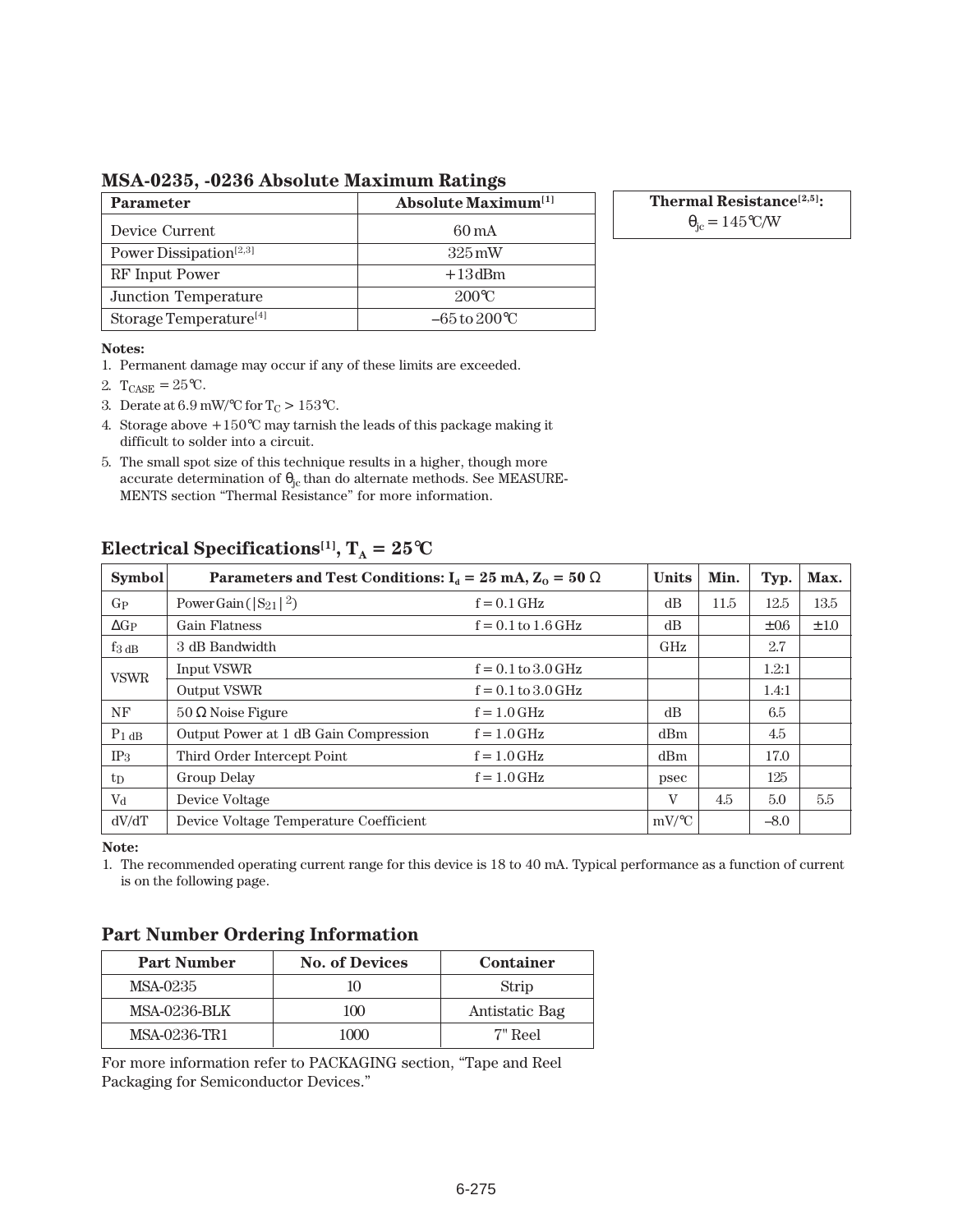| Freq.      | $S_{11}$ |        | $S_{21}$      |      |       | $S_{12}$      |      |                | $S_{22}$ |        |
|------------|----------|--------|---------------|------|-------|---------------|------|----------------|----------|--------|
| <b>GHz</b> | Mag      | Ang    | $\mathbf{dB}$ | Mag  | Ang   | $\mathbf{dB}$ | Mag  | Ang            | Mag      | Ang    |
| 0.1        | .08      | 170    | 12.6          | 4.25 | 176   | $-18.6$       | .118 | $\mathbf{2}$   | .16      | $-6$   |
| $0.2\,$    | .08      | 163    | 12.5          | 4.23 | 171   | $-18.5$       | .119 | $\overline{2}$ | .15      | $-10$  |
| 0.4        | .08      | 147    | 12.5          | 4.19 | 161   | $-18.4$       | .120 | $\overline{4}$ | .15      | $-21$  |
| $0.6\,$    | .08      | 130    | 12.4          | 4.14 | 152   | $-18.3$       | .121 | $\overline{4}$ | .15      | $-30$  |
| 0.8        | .07      | 112    | 12.2          | 4.09 | 143   | $-18.1$       | .125 | 7              | .15      | $-39$  |
| 1.0        | .07      | 91     | 12.1          | 4.02 | 134   | $-18.0$       | .126 | 10             | .15      | $-46$  |
| 1.5        | .06      | 47     | 11.6          | 3.80 | 112   | $-17.3$       | .137 | 11             | .13      | $-66$  |
| 2.0        | .03      | $-1$   | 11.0          | 3.53 | 91    | $-16.3$       | .153 | 10             | .11      | $-89$  |
| 2.5        | .03      | $-115$ | 10.2          | 3.24 | 75    | $-15.4$       | .169 | 12             | .09      | $-111$ |
| 3.0        | .09      | $-157$ | 9.3           | 2.92 | 57    | $-15.1$       | .176 | 8              | .08      | $-127$ |
| 3.5        | .16      | $-175$ | 8.3           | 2.60 | 39    | $-14.4$       | .190 | 3              | .09      | $-129$ |
| 4.0        | .20      | 173    | 7.2           | 2.29 | 23    | $-14.1$       | .198 | $-2$           | .11      | $-118$ |
| 5.0        | .27      | 136    | 5.2           | 1.81 | $-6$  | $-13.5$       | .211 | $-11$          | .15      | $-117$ |
| $6.0\,$    | .41      | 94     | 3.2           | 1.44 | $-33$ | $-13.5$       | .212 | $-24$          | .11      | $-148$ |

**MSA-0235, -0236 Typical Scattering Parameters (** $Z_0 = 50 \Omega$ **,**  $T_A = 25^{\circ}C$ **,**  $I_d = 25$  **mA)** 

A model for this device is available in the DEVICE MODELS section.

#### **Gp (dB) 0.1 0.3 0.5 1.0 3.0 6.0 FREQUENCY (GHz) Figure 1. Typical Power Gain vs.**  Frequency,  $\mathbf{T_A} = 25^{\circ}\mathbf{C}$ ,  $\mathbf{I_d} = 25$  mA. **0 2 4 6 8 10 12 14 Gain Flat to DC**





**Figure 3. Power Gain vs. Current.**



**Figure 5. Output Power at 1 dB Gain Compression vs. Frequency.**



**Figure 6. Noise Figure vs. Frequency.**

## **Typical Performance,**  $T_A = 25^{\circ}C$

(unless otherwise noted)



**Figure 4. Output Power at 1 dB Gain Compression, NF and Power Gain vs. Mounting Surface Temperature,**   $f=1.0$  GHz,  $I_d = 25$  mA.

**TEMPERATURE (**°**C)**